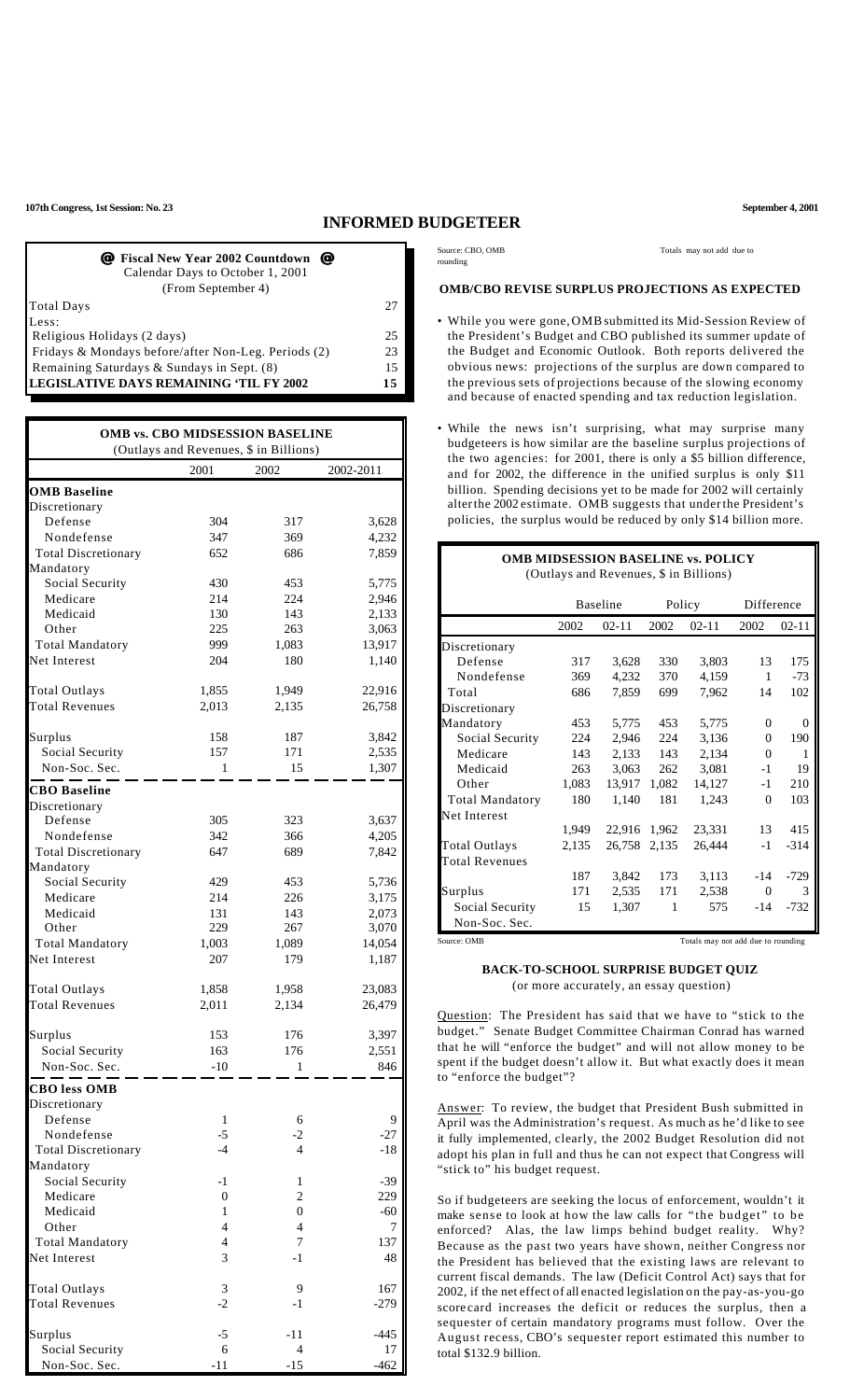Also, for discretionary spending, the law says that the cap for 2002 is nearly \$550 billion in BA and that no more than that may be appropriated without a dis c retionary sequester. However, no one remotely expects a sequester to materialize because the President and the Congress will almost certainly continue to "wipe clean" any paygo effects from legislation (such as the tax cut or agriculture spending) that has been enacted. Further, the appropriations process is well on its way to appropriating at least \$660 billion in BA for 2002 with no expectation that the final amount will be sequestered back down to \$550 billion. So if the law is not relevant, what is?

Given this, the only context for making informed spending decisions is the Congressional Budget Resolution for 2002, and the only tools with which to enforce it are points of order, for which the House and Senate must turn to its respective Chairman of the Budget Committee regarding applicability, transparency, and consistency. Puzzled, skeptical, or logical budgeteers could go to the head of the class just by wondering – what is the budget resolution these days anyway? And which or how much additional spending is still allowed?

When the Congress adopted the budget resolution in May, it was built on CBO's winter baseline estimates and economic assumptions, with all policies assumed in the resolution estimated relative to that baseline. The following table shows where we stand based on legislation enacted to date, using those estimates. The table reflects only enacted legislation, rather than all the assumptions contained within the budget resolution or proposals made by the President, because the resolution only prohibits the release of additionalmonies in the reserve funds if legislation "when taken together with all other previously-enacted legislation" reduces the on-budget surplus below the level of the Hospital Insurance (HI) Trust Fund surplus.

| <b>MEDICARE HI SURPLUS SCORECARD</b><br>(\$ in Billions) |           |           |  |  |
|----------------------------------------------------------|-----------|-----------|--|--|
|                                                          | 2001      | 2002      |  |  |
| <b>SBC March Baseline</b>                                |           |           |  |  |
| Unified Surplus                                          | 281.118   | 312.934   |  |  |
| On-budget                                                | 124.942   | 142.097   |  |  |
| Off-budget                                               | 156.176   | 170.837   |  |  |
| Discretionary <sup>/a</sup>                              | 1.389     | 4.576     |  |  |
| Mandatory <sup>/b</sup>                                  | 5.507     | 6.234     |  |  |
| Net Interest                                             | 1.808     | 5.388     |  |  |
| Tax Cuts $\rm{^{\prime c}}$                              | $-73.807$ | $-31.536$ |  |  |
| <b>Total Change</b>                                      | 82.511    | 47.734    |  |  |
| Total including legislation                              |           |           |  |  |
| Unified surplus                                          | 198.607   | 265.200   |  |  |
| On-budget                                                | 42.431    | 94.363    |  |  |
| Off-budget                                               | 156.176   | 170.837   |  |  |
| <b>HI</b> Surplus                                        | 28.714    | 35.899    |  |  |
| On-budget less HI surplus                                | 13.717    | 58.464    |  |  |

Source: SBC Republican staff /a Includes effects of H.R. 2216

/b Includes effects of H.R. 1836 (JCT scoring), S.657, S. 1029, H.R. 2213 and H.R. 93.

/c Includes effects of H.R. 1836 (JCT scoring), H.R. 1727, and S. 1029.

The table shows that for 2002, under the only set of numbers the law allows to be used for enforcing the budget resolution, the on-budget surplus is still \$58.5 billion larger than the so-called "Medicare HI surplus". Teacher's pet budgeteers will raise their hands, say "ooooh ooooh," and then argue that those are "old numbers" and that, under new estimates,the Medicare surplus is already spent for 2002 (or is it? Who knows because they won't prove it, they just keep saying it's so).

It's true – an update of the baseline assumptions and policy estimates

in the budget resolution was contemplated explicitly by that document. On page 86, in the "Allocations" section of conference report 107-60 it states that: "the Conferees intend that the Chairmen...useCBO's estimates (that are consistent withthe revised baseline) for purposes of enforcing the budget resolution." In that context, the revised baseline refers to the May baseline (which reflected technical changes only), which had been delayed from March because of the late release of the President's Budget, but which is the usual basis for the budget resolution. It was never contemplated that the budget resolution be further updated and enforced for the CBO summer update (wh ich includes legislative, technical, and economic revisions)becausethat has rarely happened in the past. And when it has, it was the result of a specific directive contained in the legislative language of the conference report (see, for example, section 213 of the 2001 budget resolution relating to the "summer bump" for additional tax cuts).

With the change in the majority in the Senate, there has been a move, however incomplete or ad hoc, towards adopting new estimates as they arise. After CBO published its revised baseline in May, the new Budget CommitteeChairman,SenatorConrad,said,for example, that he would be obliged to withhold amounts in reserve funds because the new CBO numbers would show, according to his legislative crystal ball, that some ofthe Medicare surplus would be spent. However, he has not formally invoked his authority under the budget resolution to switch to the May revised baseline.

At the same time, other members or their staff have been informed that for certain legislation (such as the technical reserve for the student loan interest rate fix), the Budget Committee will score the cost using CBO's May estimates. When such estimates exceed the amounts assumed in the reserve fund (which were based on the earlierestimates of the identical policy), the Committee paradoxically claims it has no authority to alter the dollar amounts assumed for those reserve funds in the budget resolution, even though CBO's estimates of those policies change with each new baseline that CBO publishes.

The inconsistent use of baseline estimates and economic assumptions for both rhetorical and enforcement purposes has only been exacerbated by a deliberate confusing of various possible legislative scenarios. As the *Bulletin* sees it, there are a number of possible legislative outcomes for this fall. While points of order are enforced based on the budget resolution, we acknowledge that legislative decisions will also be made in a political context that considers current estimates of the on-budget surplus.

The starting point for evaluating whether points of order apply or whether reserve funds may be released must be legislation that has been enacted to date (called "current level"), regardless ofwhether that legislation was assumed in the budget resolution or not. It is the remaining on-budget surplus or remaining committee allocation, aftertaking into account enacted legislation **only**(and relative to the budget resolution baseline), that determines whether a reserve fund may be released or whether points of order apply, respectively.

Legislation that was assumed in the budget resolution, but has yet to be enacted into law, represented the will of the Congress when a majority voted to include it in the Congressional budget plan. But it is not appropriate to account forthe costs of any of these policies for enforcement purp o ses until the legislation is actually enacted (and much of it does not seem likely).

Finally, there are other legislative proposals championed by Congress or by the President (think education or defense spending) that were not numerically included in the budget resolution. Because it will take a supermajority of Senators to enact those proposals (because it will require legislating an increase in the discretionary cap), clearly there will be a thoughtful discussion